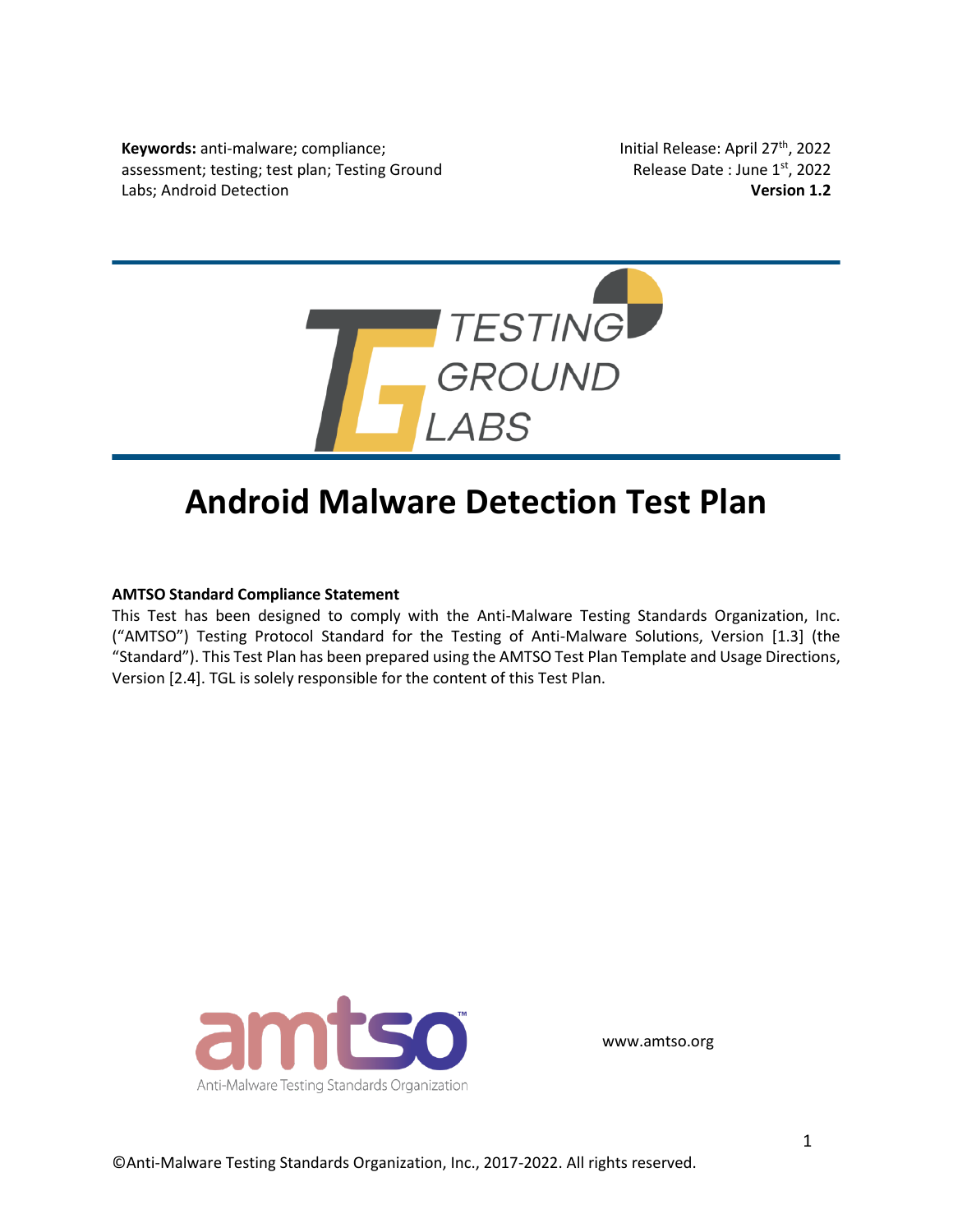# **Table of Contents**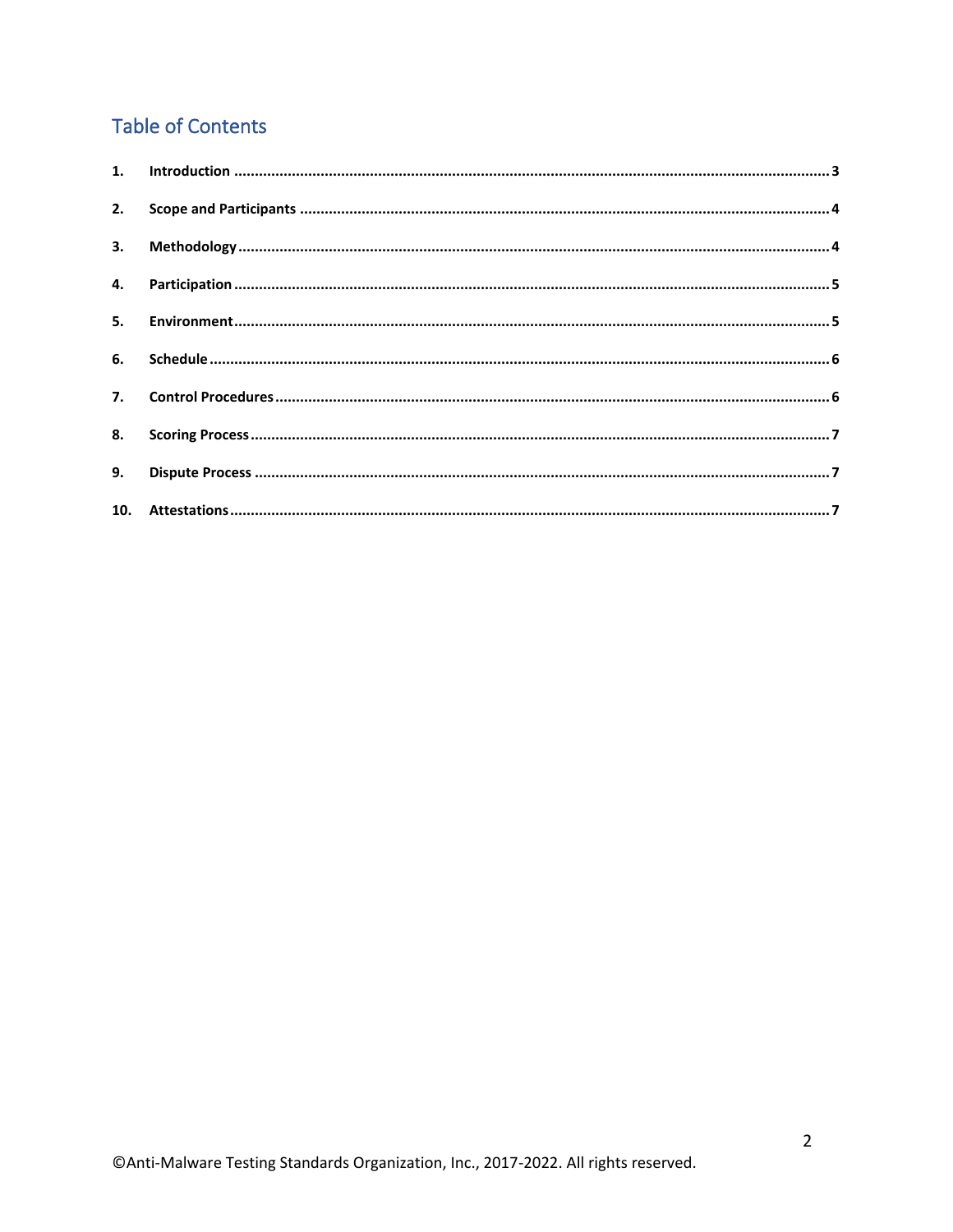# TGL Android Malware Detection Test

#### <span id="page-2-0"></span>1. Introduction

Android is a mobile operating system developed by Google. It is based on a modified version of the Linux kernel and other open-source software, and is designed primarily for touchscreen mobile devices such as smartphones and tablets. In addition, Google has further developed Android TV for televisions, Android Auto for cars, and Wear OS for wrist watches, each with a specialized user interface. Variants of Android are also used on game consoles, digital cameras, PCs and other electronics. Android's smartphone share will hover with around 85% throughout the forecast. Volumes are expected to grow at a five-year compound annual growth rate (CAGR) of 1.7% with shipments approaching 1.36 billion in 2022. Android maintained its position as the leading mobile operating system worldwide in June 2021, controlling the mobile OS market with a close to 73 percent share. Google's Android and Apple's iOS jointly possess over 99 percent of the global market share. Overall this is a positive sign that consumers are seeing the benefits of moving to a slightly more premium device than they likely previously owned.

Aside from the clear advantages to build mobile devices on Android, the platform also introduces numerous security risks to the platform users. Among them the following malicious activities:

- 1. Send messages to "premium service" SMS numbers that cost extra money.
- 2. Send your personal information to unknown parties.

3. Turn your phone into a part of a botnet so others can execute commands remotely for nefarious purposes, such as spam, DDOS attack, and more.

- 4. Non-authorized persons may monitor your phone calls and text messages.
- 5. Open you to blackmail, if something embarrassing can be found and sent elsewhere.
- 6. Trick you into entering financial information, such as account number, birth date, and more.
- 7. Even stuff on your PC if you connect your PC to your smartphone.

Clearly, to protest user's system and the data from the lists threats and the others, Androidbased security applications exist and their efficiency is to be controlled regularly, since the threats are permanently evolving.

This test is designed to independently assess the efficiency of consumer security solutions for Android OS on detecting currently spread malicious mobile apps.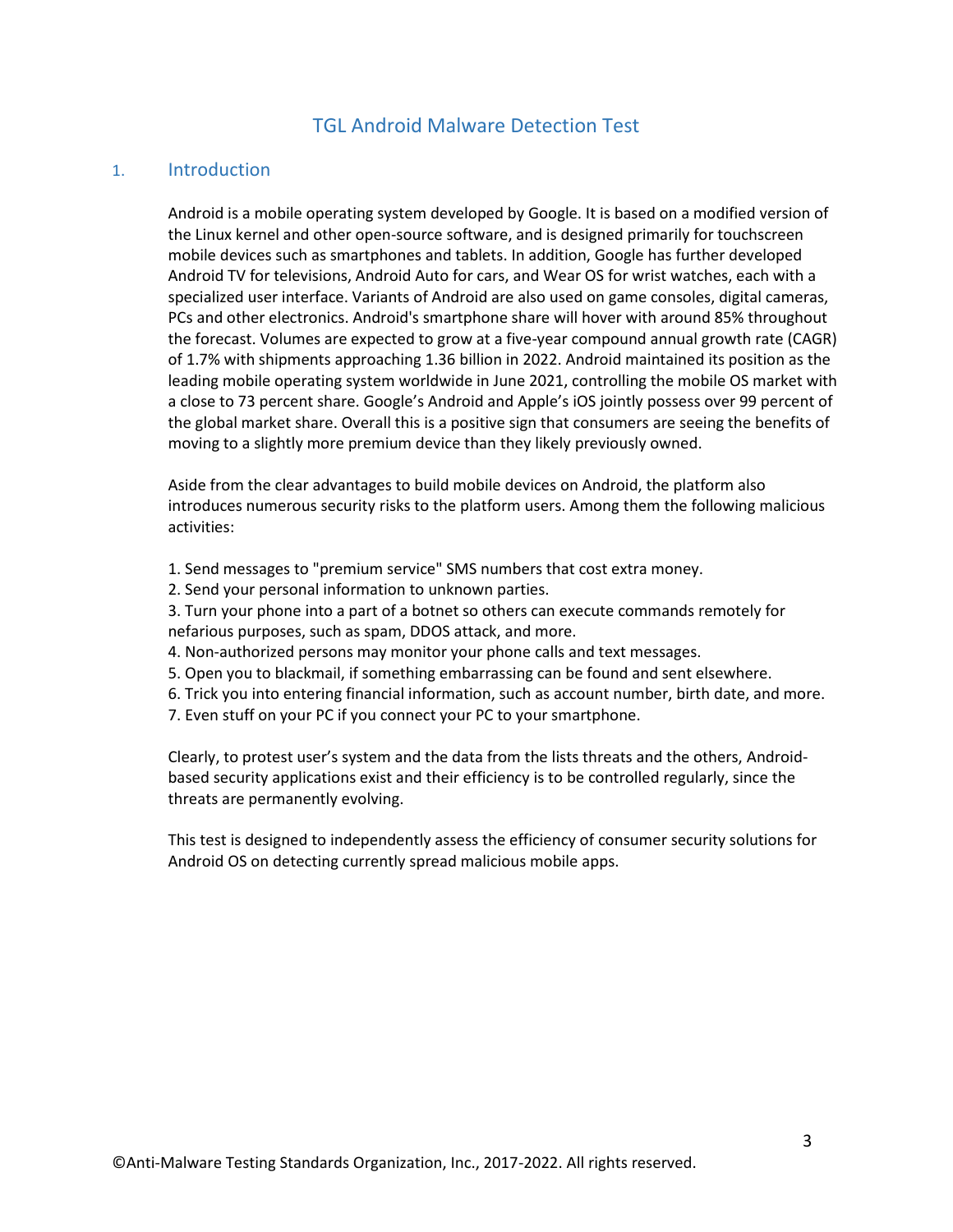# <span id="page-3-0"></span>2. Scope and Participants

In this test Testing Ground Labs plans to reveal capabilities of consumer security solutions for Android OS to detect Android threats, collected from different sources, as well as to check their resistance to False Positives. As a result of the test, certification mark will be granted to security solutions depending on their results. Additional, Testing Ground Labs plans to examine consumer security solutions for Android OS from the following companies (Test Subjects). Specific Test Subject Vendors and Participants will be determined after the Public Test Notification has been issued.

| Vendor             | Software                                |
|--------------------|-----------------------------------------|
| AhnLab             | AhnLab V3 Mobile Security               |
| Antiy Labs         | <b>AVL</b> for Android                  |
| Avast              | <b>Avast Mobile Security</b>            |
| Avira              | Avira Antivirus Security for Android    |
| <b>ESET</b>        | <b>ESET Mobile Security</b>             |
| Kaspersky          | Kaspersky Internet Security for Android |
| Malwarebytes       | Malwarebytes for Android                |
| McAfee             | <b>McAfee Mobile Security</b>           |
| NortonLifeLock     | Norton 360 (Norton Mobile Security)     |
| <b>Trend Micro</b> | Trend Micro Mobile Security             |

# <span id="page-3-1"></span>3. Methodology

Detailed process is as follows.

- 1. Several Android based mobile devices are prepared and backup images are created then. Platform: PixelExperience Android 10 on RedMi Note 4X.
- 2. Collect about 2000 of malware samples and bulks of clean android applications (about 500 different installers) and deliver the mixed collection to the internal storage of devices. The malware is collected from multiple sources (including China region-based ones), clean apps are taken from Google AppStore and other legitimate app stores.
- 3. Install a security application on the physical phone device with default configuration.
- 4. Update the security application and its antivirus bases.
- 5. Run full scan against the malware set and clean applications. Malware detection and false positive rates are recorded.
- 6. Restore the backup image on each of the mobile device and repeat steps 2-4.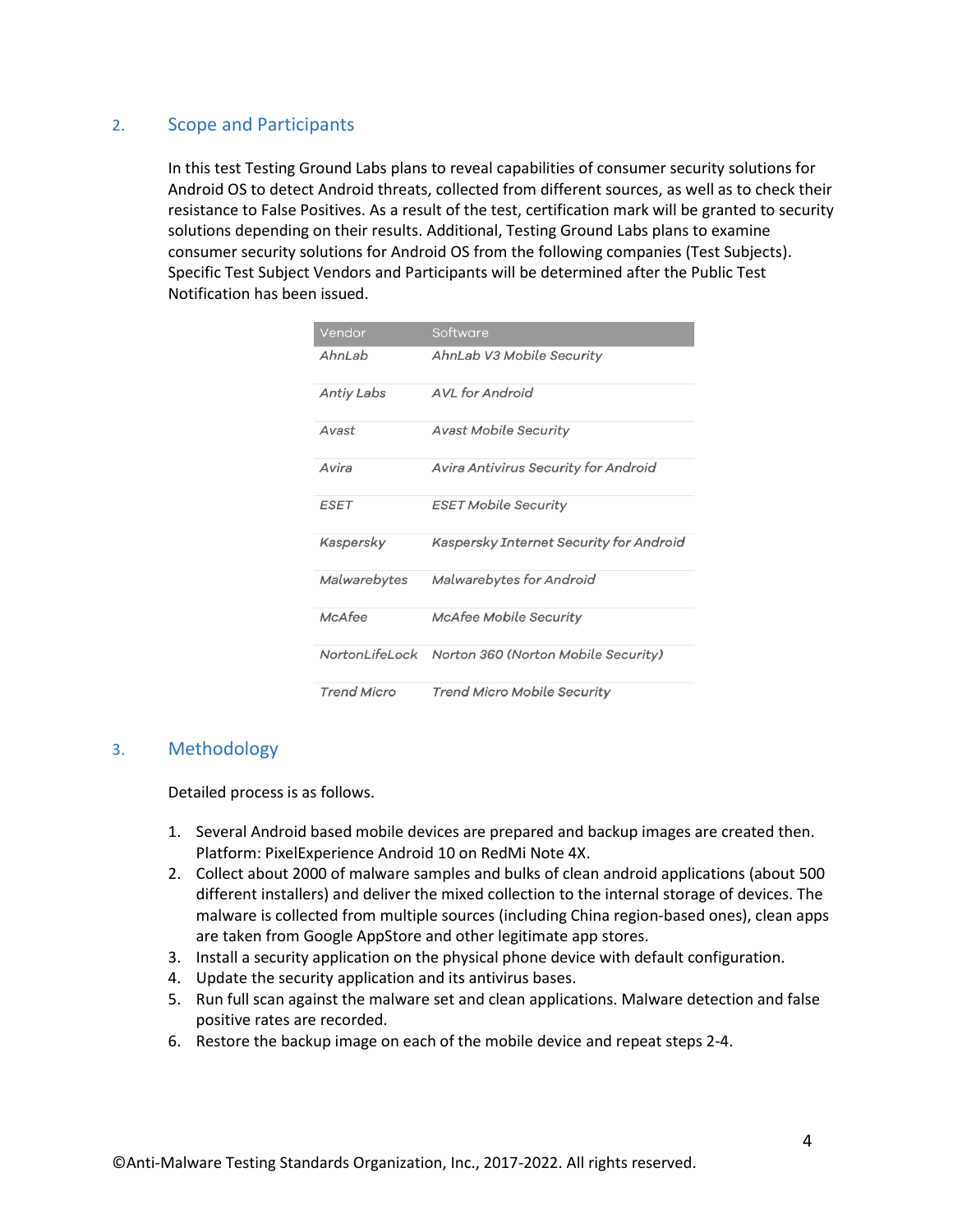# <span id="page-4-0"></span>4. Participation

Testing Ground Labs chooses security solutions of interest to include into this test. Additionally, any vendor may submit request to participate in the test. Testing of either security solution (both chosen by Testing Ground Labs and submitted by a Vendor directly) is free of charge to the Vendor. Every Vendor will be provided with the feedback process, which means that the test lab will share test results with Vendors and they will have chance to investigate the results and submit disputes in case of any.

**Opt-Out Policy**: If any Vendor manages to supply sufficient reason as to why Testing Ground Labs should not include their products in an upcoming or on-going test, Testing Ground Labs will honor that request provided.

**Conflict of Interest Disclosure**: No known conflicts of interest exist at this time.

**Funding**: This test is free of charge. Any Vendor who would like to get post-test service or any other extra service, can email us. Results (reference or direct use of the test report or seals) would be allowed to use only in case of marketing rights agreement between Testing Ground Labs and the interested Vendor.

#### <span id="page-4-1"></span>5. Environment

**Physical Configuration**: RedMi Note 4X, Android 10, 4GB with 64 GB internal storage.

**Sample Relevance**: Malicious and non-malicious android installers are collected by Testing Ground Labs threat collection system during the past 2 months. The malware is collected from multiple sources (including China region-based ones). Non-malicious (clean) apps are used to check the level of false positive detection. Candidates for legitimate sample testing include newly released applications collected by multiple public app stores (including but not limited to Google AppStore).

**Curation Process**: Malicious and legitimate applications are independently verified by Testing Ground Labs.

**Distribution of Test Data**: Malicious and non-malicious apps data with non-optimal results are provided to vendor once the full test is complete. Testing Ground Labs does not share data on one vendor with other vendors. Any security vendor whose product was tested, may request hashes of their missed samples/false positives.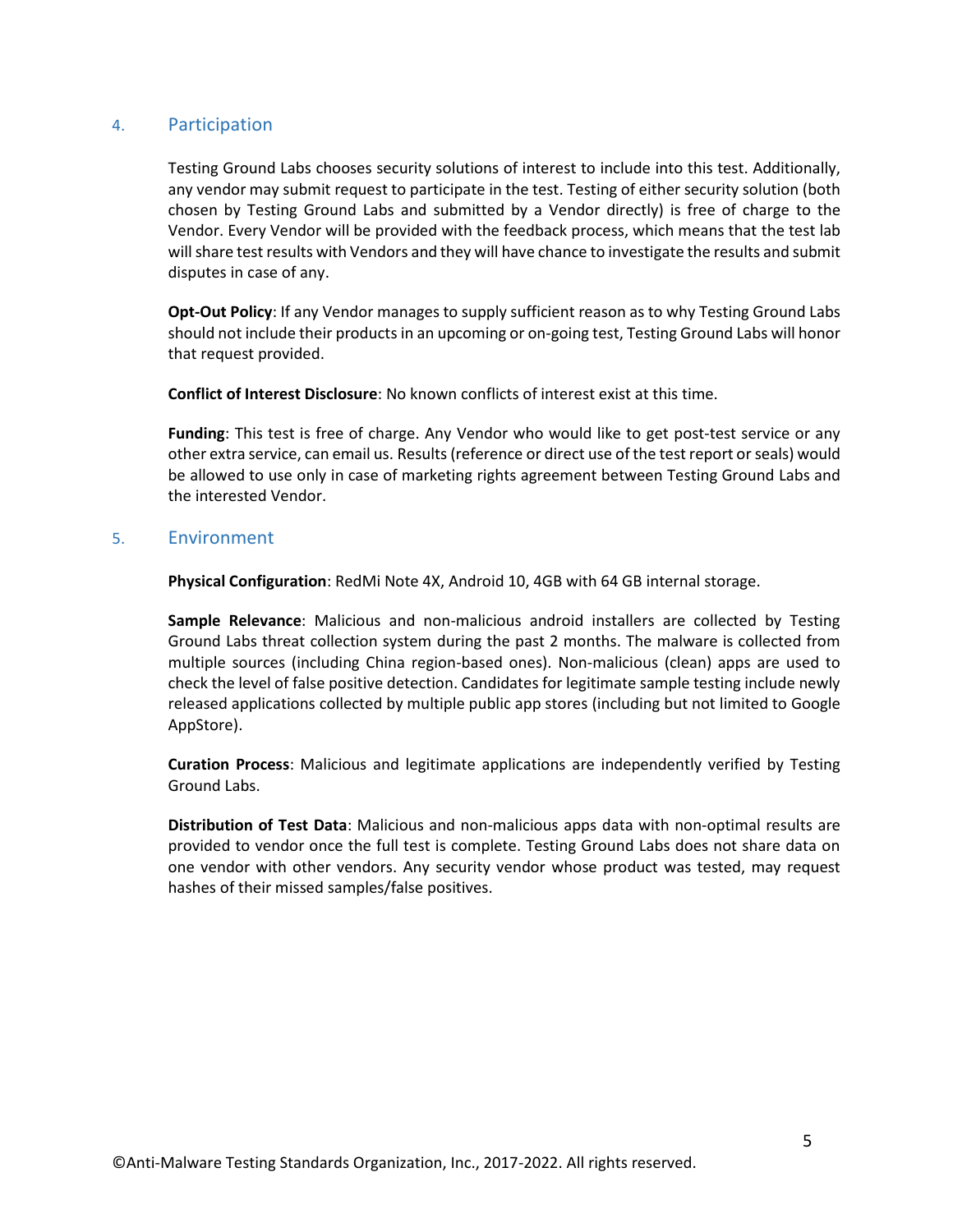#### <span id="page-5-0"></span>6. Schedule

**Start Date Range**: Test configuration is scheduled to begin on 6th June, 2022 and the Test commencement is forecast for 10th June, 2022

**Test Duration and Calculated End Date**: The final Test Report is anticipated during the week of July 4 2022.

**Milestones**: Interim schedule milestones are listed below.

| <b>Sample Schedule Summary for Test Project</b> |                                                                                     |                               |                     |  |  |
|-------------------------------------------------|-------------------------------------------------------------------------------------|-------------------------------|---------------------|--|--|
| <b>Index</b>                                    | <b>Test Activity</b>                                                                | <b>Start Date Range</b>       | <b>Dependencies</b> |  |  |
| 1                                               | <b>Test Commencement</b>                                                            | June 10 2022                  |                     |  |  |
| $\overline{2}$                                  | Confirm Vendor<br><b>Configuration Feedback</b>                                     | June 6 2022 – June 10<br>2022 |                     |  |  |
| 3                                               | Milestone 1 - Preliminary<br><b>Results</b>                                         | June 20 2022                  | $(1)$ , $(2)$       |  |  |
| $\boldsymbol{4}$                                | Milestone 2 - Test Report<br>First Edition - End of Testing<br>Period               | June 24 2022                  | (3)                 |  |  |
| 5                                               | <b>Feedback and Dispute</b><br><b>Resolution Time – Retests as</b><br><b>Needed</b> | July 1 2022                   | (4)                 |  |  |
| 6                                               | Milestone 3 – Issue Final<br>Report – End Date for Test                             | July 8 2022                   | (5)                 |  |  |

**Communications**: All Participants will be notified when the schedule changes by two weeks or more.

**Risks and Risk Management**: No additional risks are known at this time.

# <span id="page-5-1"></span>7. Control Procedures

**Connectivity Validation**: All the security solutions in the test will be granted access to their cloud reputation and other services, which is the way how it works for end-users in real life.

**Logging**: Instructions for enabling logging within the Product must be provided by the Participant upon request to Testing Ground Labs.

**Updates**: Any configuration information needed for product updates to take place during the Testing Period should be disclosed by the Participant.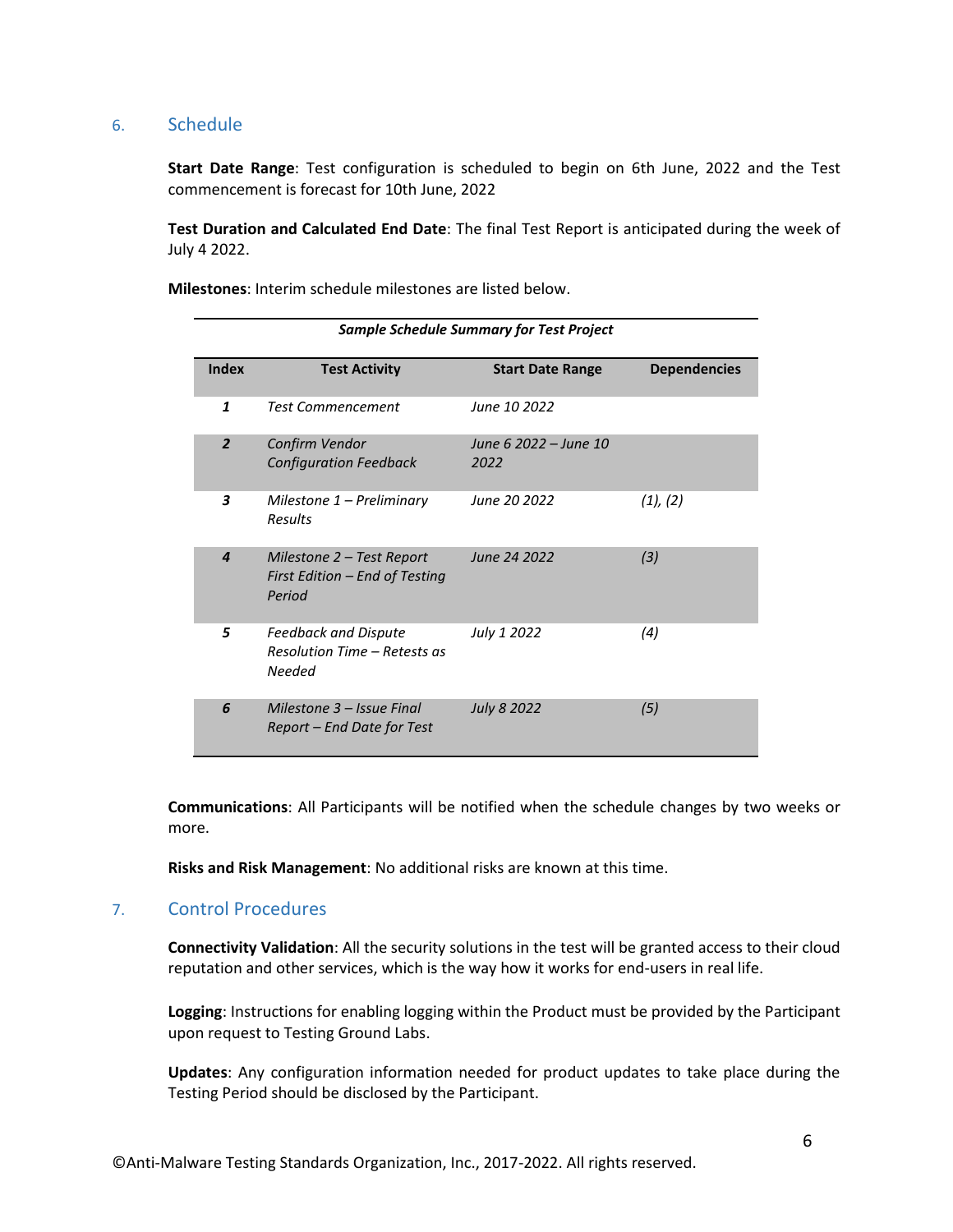# <span id="page-6-0"></span>8. Scoring Process

For each security solution, a Final Score is calculated once the full test is performed:

```
Final Score = (Detection %)*100 - 0.1*FP
```
Basing on the Final Score, the correspondent rating is grated to each participating security solution, in accordance with the tab below:

| final score     | monthly award |
|-----------------|---------------|
| 98.00 - 100.00  | 5 star rating |
| $95.00 - 97.99$ | 4 star rating |
| $90.00 - 94.99$ | 3 star rating |

#### <span id="page-6-1"></span>9. Dispute Process

The dispute process runs for ten business days commencing from the end of the test. Refer to Section 6 covering the Test Schedule for additional details and timing. The general Dispute Process works as follows.

1. Testing Ground Labs provides Vendors with results their security solution with hash values associated with any sub-optimal results.

2. Vendor responds within ten business days to Testing Ground Labs, providing fact-based disagreements with any sub-optimal results, in case of any.

3. Testing Ground Labs responds with decision, if the dispute is accepted or denied.

#### <span id="page-6-2"></span>10. Attestations

I understand and agree that I am submitting this Test Plan, and the following Attestations, on behalf of the entity listed below, and I represent and warrant that I have authority to bind such entity to these Attestations. All references to "I" or "me" or similar language refer to such entity. I represent and warrant that the following Attestations are true, to the best of my knowledge and belief, and each of the following commitments will be upheld to the best of my ability.

- 1. I will provide public notification on the AMTSO website covering my obligation for notification of a Public Test, regardless of whether a potential Participant is in actual receipt of such notification prior to the Commencement Date of a Test. (Section 1, Section 4, Section 6)
- 2. All products included in this Test will be analyzed fairly and equally. (Section 2, Section 3, Section 5)